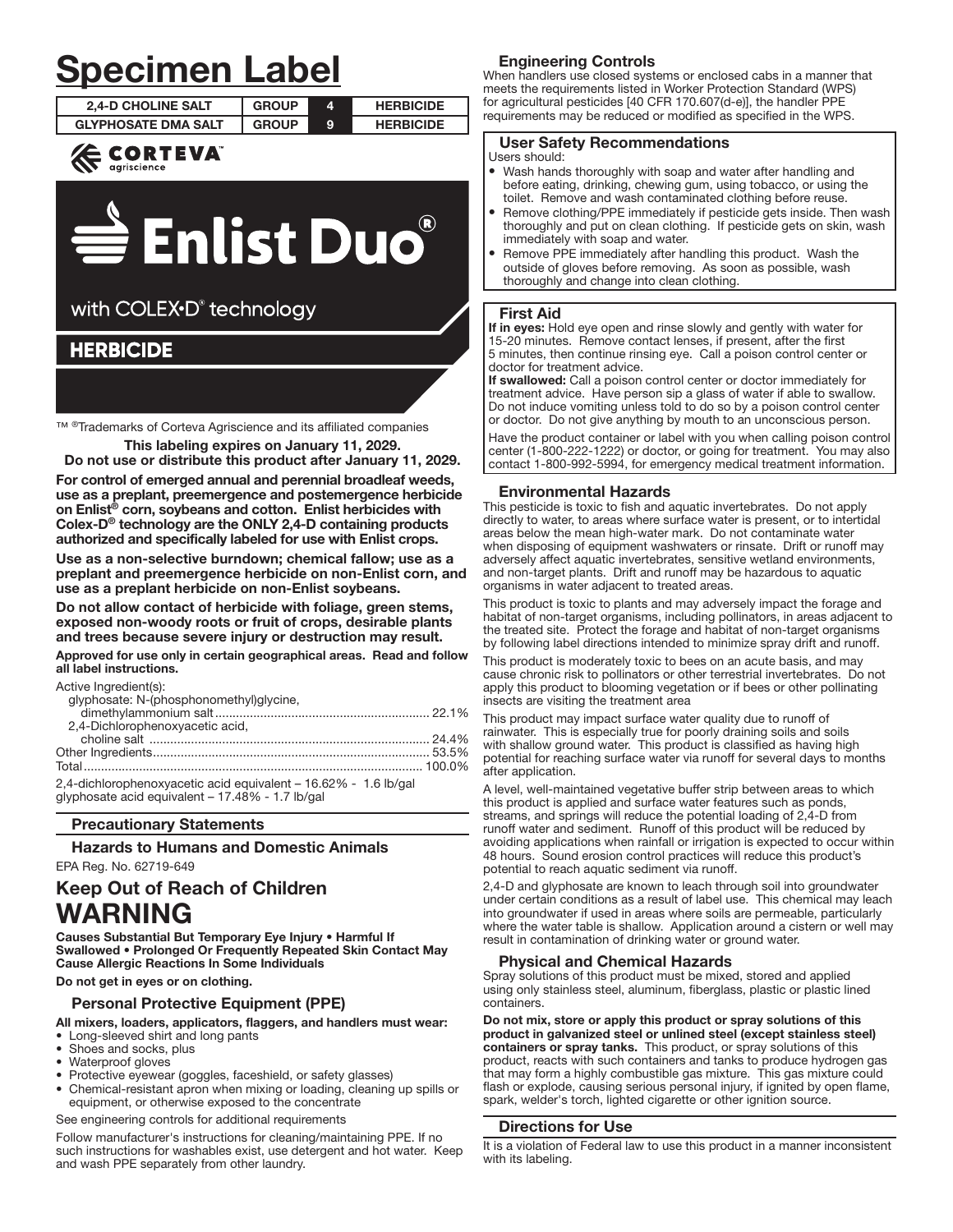#### Read all Directions for Use carefully before applying.

Do not apply this product in a way that will contact workers or other persons, either directly or through drift. Only protected handlers may be in the area during application. For any requirements specific to your state or tribe, consult the agency responsible for pesticide regulation.

#### Endangered Species

It is a Federal offense to use any pesticide in a manner that results in an unauthorized "take" (e.g., kill or otherwise harm) of an endangered species and certain threatened species, under the Endangered Species Act section 9. When using this product, you must follow the measures contained in the Endangered Species Protection Bulletin for the area in which you are applying the product. You must obtain a Bulletin no earlier than six months before using this product. To obtain Bulletins, consult http://www.epa.gov/espp/, call 1-844-447-3813, or email ESPP@epa.gov. You must use the Bulletin valid for the month in which you will apply the product.

Report ecological incidents: To report ecological incidents, including mortality, injury, or harm to non-target plants and animals call 1-855-ENLIST-1 (1-855-365-4781).

#### Tank-Mixing Instructions:

Enlist Duo® may only be tank-mixed with products that have been tested and found not to adversely affect the spray drift properties of Enlist Duo. A list of those products may be found at Enlist.com/TankMix

It is the pesticide user's responsibility to ensure that all products are registered for the intended use. Read and follow the applicable restrictions, limitations, and directions for use on all product labels involved in the tank mixture. Users must follow the most restrictive directions for use and precautionary statements of each product in the tank mixture.

#### DO NOT TANK-MIX ANY PRODUCT WITH Enlist Duo unless:

- 1. You check the list of tested products found not to adversely affect the spray drift properties of Enlist Duo at Enlist.com/TankMix no more than 7 days before applying Enlist Duo; and
- 2. The product you tank-mix with Enlist Duo is identified on that list of tested products.

#### Agricultural Use Requirements

Use this product only in accordance with its labeling and with the Worker Protection Standard, 40 CFR Part 170. This Standard contains requirements for the protection of agricultural workers on farms, forests, nurseries, and greenhouses, and handlers of agricultural pesticides. It contains requirements for training, decontamination, notification, and emergency assistance. It also contains specific instructions and exceptions pertaining to the statements on this label about personal protective equipment (PPE), and restricted entry interval. The requirements in this box only apply to uses of this product that are covered by the Worker Protection Standard.

Do not enter or allow worker entry into treated areas during the restricted entry interval (REI) of 48 hours.

PPE required for early entry to treated areas that is permitted under the Worker Protection Standard and that involves contact with anything that has been treated, such as plants, soil, or water, is:

- Long-sleeved shirt and long pants
- Waterproof gloves
- Shoes plus socks
- Protective eyewear (goggles, faceshield, or safety glasses)

## Storage and Disposal

Do not contaminate water, food, feed or seed by storage or disposal. Pesticide Storage: Store in a cool, dry place. Store in original container. In case of leak or spill, contain material and dispose as waste.

Pesticide Disposal: Wastes resulting from the use of this product must be disposed of on site or at an approved waste disposal facility.

### Nonrefillable containers 5 gallons or less:

Container Handling: Nonrefillable container. Do not reuse or refill this container.

Triple rinse or pressure rinse container (or equivalent) promptly after emptying. Triple rinse as follows: Empty the remaining contents into application equipment or a mix tank and drain for 10 seconds after the flow begins to drip. Fill the container 1/4 full with water and recap. Shake for 10 seconds. Pour rinsate into application equipment or a mix tank or store rinsate for later use or disposal. Drain for 10 seconds after the flow begins to drip. Repeat this procedure two more times. Pressure rinse as follows: Empty the remaining contents into application equipment or a mix tank and continue to drain for 10 seconds after the flow begins to drip. Hold container upside down over application equipment or mix tank or collect rinsate for later use or

## Storage and Disposal (Cont.)

disposal. Insert pressure rinsing nozzle in the side of the container, and rinse at about 40 psi for at least 30 seconds. Drain for 10 seconds after the flow begins to drip. Then offer for recycling if available or puncture and dispose of in a sanitary landfill, or by incineration, or by other procedures allowed by state and local authorities.

#### Refillable containers larger than 5 gallons:

Container Handling: Refillable container. Refill this container with pesticide only. Do not reuse this container for any other purpose. Cleaning the container before final disposal is the responsibility of the person disposing of the container. Cleaning before refilling is the responsibility of the refiller. To clean the container before final disposal, empty the remaining contents from this container into application equipment or a mix tank. Fill the container about 10% full with water and, if possible, spray all sides while adding water. If practical, agitate vigorously or recirculate water with the pump for two minutes. Pour or pump rinsate into application equipment or rinsate collection system. Repeat this rinsing procedure two more times. Then offer for recycling if available, or puncture and dispose of in a sanitary landfill, or by incineration, or by other procedures allowed by state and local authorities.

#### Nonrefillable containers 5 gallons or larger:

Container Handling: Nonrefillable container. Do not reuse or refill this container.

Triple rinse or pressure rinse container (or equivalent) promptly after emptying. Triple rinse as follows: Empty the remaining contents into application equipment or a mix tank. Fill the container 1/4 full with water. Replace and tighten closures. Tip container on its side and roll it back and forth, ensuring at least one complete revolution, for 30 seconds. Stand the container on its end and tip it back and forth several times. Turn the container over onto its other end and tip it back and forth several times. Empty the rinsate into application equipment or a mix tank or store rinsate for later use or disposal. Repeat this procedure two more times. Pressure rinse as follows: Empty the remaining contents into application equipment or a mix tank and continue to drain for 10 seconds after the flow begins to drip. Hold container upside down over application equipment or mix tank or collect rinsate for later use or disposal. Insert pressure rinsing nozzle in the side of the container, and rinse at about 40 psi for at least 30 seconds. Drain for 10 seconds after the flow begins to drip. Then offer for recycling if available, or puncture and dispose of in a sanitary landfill, or by incineration, or by other procedures allowed by state and local authorities.

## Product Information

Enlist Duo® herbicide is a systemic herbicide that is intended for control of emerged annual and perennial weeds. Glyphosate works by targeting an enzyme that is essential for plant growth. Enlist Duo is designed to be applied to corn, soybean, and cotton crops containing Enlist™ traits. These are patented genes that provide tolerance to Enlist Duo. Corn, soybeans, cotton or any other crop without the Enlist trait will be seriously damaged by foliar applications of Enlist Duo.

When this product is applied as directed and under the circumstances described, it controls annual and perennial weeds listed in this label.

Time to Symptoms: This product moves through the plant from the point of foliage contact to and into the root system. Visible effects include twisting of leaves and curvature of stems followed by a gradual wilting and yellowing of the plant that advances to complete browning of aboveground growth and deterioration of underground plant parts. Visible effects on most annual weeds occur within 2 to 4 days depending upon weed species.

Stage of Weeds: Apply when weeds are less than 6 inches in height. Annual weeds are easiest to control when they are small. Best control of most perennial weeds is obtained when treatment is made at late growth stages approaching maturity. Refer to the annual and perennial rate tables for specific weeds. When treating weeds with disease or insect damage, weeds heavily covered with dust, or weeds under poor growing conditions, reduced weed control may result.

Rainfastness: Enlist Duo is rainfast within 4 hours following application. See Use Restrictions for application prior to rainfall and/or mitigation.

Spray Coverage: For best results, spray coverage should be uniform and complete. Do not spray weed foliage to the point of runoff. Mode of Action: 2,4-D, one of the active ingredients in this product, mimics the naturally occurring plant auxins and overloads the plant's auxin balance affecting vital processes, such as cell division and elongation, resulting in abnormal growth and plant death. Glyphosate works by targeting an enzyme that is essential for plant growth.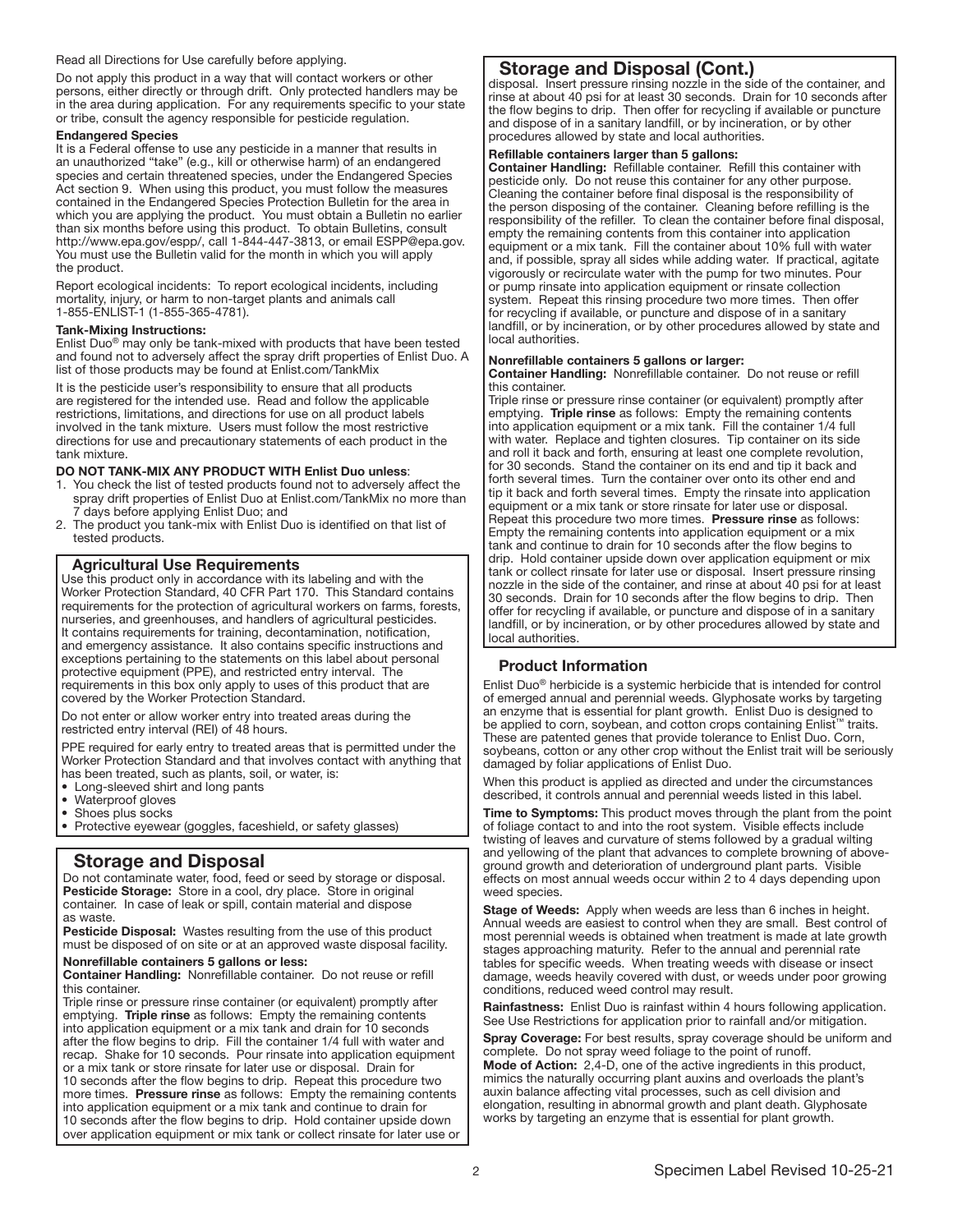Limited Soil Activity: Though some suppression of annual weeds emerging soon after application may occur optimum control is achieved when the majority of weeds are emerged at the time of application.

Biological Degradation: Degradation of this product is primarily a biological process carried out by soil microbes.

#### Herbicide Resistance Management

2,4-D, one of the active ingredients in this product, is a Group 4 herbicide (synthetic auxin). Glyphosate, the other active ingredient in this product, is a group 9 herbicide (inhibitor of EPSP synthase). Some naturally occurring weed biotypes that are tolerant (resistant) to 2,4-D or glyphosate may exist due to genetic variability in a weed population. Where resistant biotypes exist, the repeated use of herbicides with the same modes of action can lead to the selection for resistant weeds. Certain agronomic practices delay or reduce the likelihood that resistant weed populations will develop and can be utilized to manage weed resistance once it occurs.

Proactively implementing diversified weed control strategies to minimize selection for weed populations resistant to one or more herbicides is a best practice. A diversified weed management program may include the use of multiple herbicides with different modes of action and overlapping weed spectrum with or without tillage operations and/or other cultural practices. Research has demonstrated that using the labeled rate and directions for use is important to delay the selection for resistance.

The continued availability of this product depends on the successful management of the weed resistance program; therefore, it is very important to perform the following actions.

To aid in the prevention of developing weeds resistant to this product, the following steps must be followed:

- Scout fields before application to ensure herbicides and rates will be appropriate for the weed species and weed sizes present.
- Apply full rates of Enlist Duo for the most difficult to control weed in the field at the specified time (correct weed size) to minimize weed escapes.
- Scout fields after application to detect weed escapes or shifts in weed species.
- Report any incidence of non-performance of this product against a particular weed species to your Corteva retailer, representative or call 1-855-ENLIST-1(1-855-365-4781).
- Suspected Resistance: Indicators of suspected herbicide resistance include (1) failure to control a weed species normally controlled by the herbicide at the dose applied, especially if control is achieved on adjacent weeds; (2) a spreading patch of uncontrolled plants of a particular weed species; and (3) surviving plants mixed with controlled individuals of the same species. Likely resistant weeds are assumed to be present if any of these criteria are met.
- If resistance is suspected, treat weed escapes with an herbicide having a mode of action other than Group 4 or 9 and/or use non-chemical methods to remove escapes, as practicable, with the goal of preventing further seed production.

Additionally, users should follow as many of the following herbicide resistance management practices as practicable:

- Use a broad spectrum soil-applied herbicide with other modes of action as a foundation in a weed control program.
- Utilize sequential applications of herbicides with alternative modes of action.
- Rotate the use of this product with non-Group 4 and non-Group 9 herbicides.
- Incorporate non-chemical weed control practices, such as mechanical cultivation, crop rotation, cover crops and weed-free crop seeds, as part of an integrated weed control program.
- Thoroughly clean plant and soil residues from equipment before leaving fields suspected to contain resistant weeds.
- Avoid using more than two in-crop applications of Enlist Duo and any other Group 4 or Group 9 herbicide within a single grow ing season unless in conjunction with another mode of action herbicide
- with overlapping spectrum. • Manage weeds in and around fields, during and after harvest to reduce weed seed production.

Contact the local agricultural extension service, Corteva representative, ag retailer or crop

consultant for further guidance on weed control practices as needed.

#### Susceptible Plants

Do not apply under circumstances where spray drift may occur to food, forage, or other plantings that might be damaged or crops thereof rendered unfit for sale, use or consumption. Do not allow contact of herbicide with foliage, green stems, exposed non-woody roots of crops, desirable plants; including trees and cotton without the Enlist trait, because severe injury or destruction may result. Small amounts of spray drift that may not be visible may injure susceptible broadleaf plants. Before making an application, please refer to your state's sensitive crop registry (if available) to identify any commercial specialty or certified organic crops that may be located nearby.

At the time of application, the wind cannot be blowing toward adjacent commercially grown tomatoes and other fruiting vegetables (EPA crop group 8), cucurbits (EPA crop group 9 including pumpkins, melons and cucumbers), grapes, tobacco, and cotton.

#### Spray Drift Management

A variety of factors including weather conditions (e.g., wind direction, wind speed, temperature, relative humidity) and method of application can influence pesticide drift. The applicator must evaluate all factors and make appropriate adjustments when applying this product. The applicator is responsible for avoiding off-site drift. Be aware of nearby non-target sites and environmental conditions.

## Do not aerially apply this product.

#### Nozzle Selection

The listing of nozzles and pressures on Enlist.com/nozzles specifies which nozzles are allowable for use when applying Enlist Duo herbicide. Do not use any nozzle and pressure combination not specifically allowed by the listing on Enlist.com/nozzles.

#### The Importance of Droplet Size

An effective way to reduce spray drift is to apply large droplets. Use the largest droplets that provide target pest control. While applying larger droplets will reduce spray drift, the potential for drift will be greater if applications are made improperly or under unfavorable environmental conditions.

#### Groundboom Application

Use the minimum boom height based upon the nozzle manufacturer's directions. Do not exceed 24 inches in height above the canopy. Spray drift potential increases as boom height increases. Spray drift can be minimized if nozzle height is not greater than the maximum height specified by the nozzle manufacturer for the nozzle selected.

#### Wind Speed

Do not apply at wind speeds greater than 15 mph. Wind speeds can vary during application. For best results apply when wind speeds are between 3 and 10 mph.

#### Temperature and Humidity

When making applications in low relative humidity, set up equipment to produce larger droplets to compensate for evaporation. Droplet evaporation is most severe when conditions are both hot and dry.

#### Temperature Inversions

Applications must not occur during temperature inversion because drift potential is high. Temperature inversions restrict vertical air mixing, which causes small, suspended droplets to remain in a concentrated cloud. This cloud can move in unpredictable directions due to the light variable winds common during inversions. Temperature inversions are characterized by increasing temperatures with altitude and are common on nights with limited cloud cover and light to no wind. They begin to form as the sun sets and often continue into the morning. Their presence can be indicated by ground fog; however, if fog is not present, inversions can also be identified by the movement of the smoke from a ground source generator. Smoke that layers and moves laterally in a concentrated cloud (under low wind conditions) indicates an inversion, while smoke that moves upward and rapidly dissipates indicates good vertical air mixing.

#### Protection of Sensitive Areas



Applicator must maintain a 30 foot downwind in field buffer (in the direction in which the wind is blowing) from any area except:

- 1. Roads, paved or gravel surfaces.
- 2. Planted agricultural fields. (Except those crops listed in the "Susceptible Plants" section).
- 3. Agricultural fields that that have been prepared for planting.
- Areas covered by the footprint of a building, shade house, silo, feed crib, or other man-made structure with walls and/or a roof.

To maintain the required downwind buffer zone:

- Measure wind direction prior to the start of any swath that is within 30 feet of a sensitive area.
- No application swath can be initiated in, or into an area that is within 30 feet of a sensitive area if the wind direction is towards the sensitive area.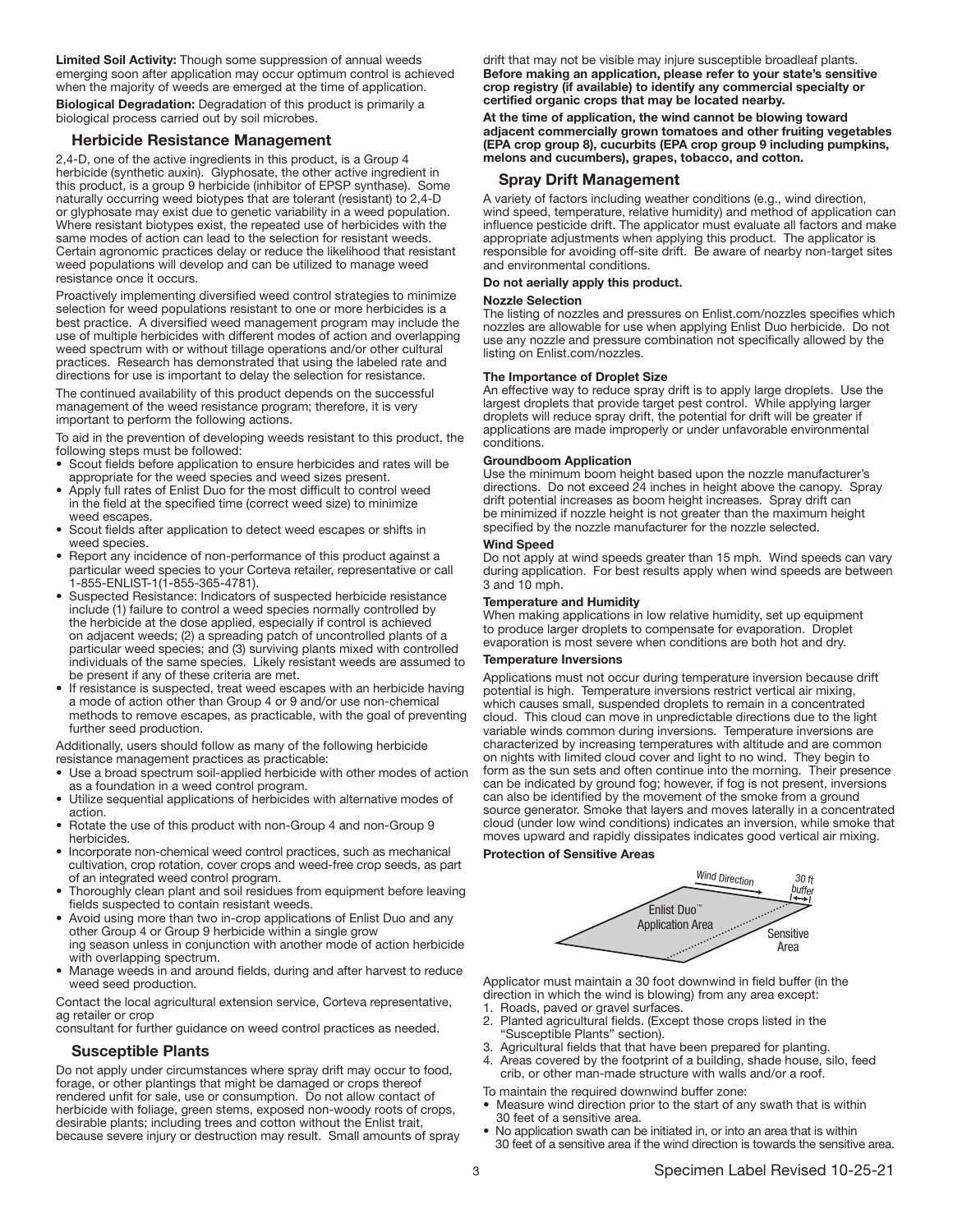#### State and Local Requirements

Applicators must follow all state and local pesticide drift requirements regarding application of 2,4-D herbicides. Where states have more stringent regulations, they must be observed.

#### Management of Runoff

A variety of factors including soil type, slope, and weather conditions (e.g., rainfall) can influence volume and intensity of water running off the treated field. The applicator must evaluate all factors and make appropriate adjustments when applying this product. Land management, field condition and application practices that reduce, to the maximum extent practicable, runoff from treated fields, must be implemented by extern practicable, ranof from a cated fields, must be implemented by to equal a **minimum of 6 credits**.<br>land managers/users of this product.

To reduce the potential for runoff and avoid off field impact from treated fields to maximum extent practicable, applicator must plan/schedule applications to maximize time between an application of this product and anticipated rainfall (or planned irrigation). Application must take place no less than 48 hours prior to irrigation or predicted rainfall (by NOAA/ National Weather Service, or other similar forecasting service).

For land with Hydrologic Soil Groups\* A & B: The land manager/ applicator must effectively implement measures in the following tables to equal a minimum of 4 credits.

For land with Hydrologic Soil Groups\* C & D: The land manager/ applicator must effectively implement the measures in the following tables

| <b>Mitigation Measures</b>                                                                                                                                                                                                  |                                                  | <b>Credits</b> |              |
|-----------------------------------------------------------------------------------------------------------------------------------------------------------------------------------------------------------------------------|--------------------------------------------------|----------------|--------------|
| <b>Reduce number of applications</b> - Reduced number of applications of Enlist products per year. Applications<br>may be made at any time during crop development but must maintain a minimum 12-day retreatment interval. |                                                  | 3 applications | 0            |
|                                                                                                                                                                                                                             |                                                  | 2 applications | 2            |
|                                                                                                                                                                                                                             |                                                  | application    | 4            |
| <b>Residue Tillage Management:</b> no till, strip-till, ridge-till and mulch-till                                                                                                                                           |                                                  |                | 4            |
| <b>Vegetative Filter Strips</b>                                                                                                                                                                                             | 30 ft off-field vegetative buffer on down slope  | HSG A or B     | 2            |
|                                                                                                                                                                                                                             |                                                  | HSG C or D     | <sup>0</sup> |
|                                                                                                                                                                                                                             | 100 ft off-field vegetative buffer on down slope | HSG A or B     | 4            |
|                                                                                                                                                                                                                             |                                                  | HSG C or D     |              |
| <b>Field border:</b> border with dense vegetative stands with a minimum width of 30 ft.                                                                                                                                     |                                                  |                | 2            |
| <b>Cover Crop</b>                                                                                                                                                                                                           |                                                  |                | 2            |
| Vegetative Barrier: Permanent strips of dense vegetation along the contours of the field with a minimum width of 3 ft.                                                                                                      |                                                  | 2              |              |
| <b>Contour Buffer Strips or Terrace</b>                                                                                                                                                                                     |                                                  | 2              |              |
| <b>Grassed Waterway</b>                                                                                                                                                                                                     |                                                  | 2              |              |
| <b>Water and Sediment Basin</b>                                                                                                                                                                                             |                                                  |                |              |
| <b>Contour Farming or Contour Strip Cropping</b>                                                                                                                                                                            |                                                  |                |              |

\*Hydrologic Soil Group (HSG) definitions: A = Sand, loamy sand, or sandy loam; B = Sandy clay loam; C = Silt loam or loam; D = Clay loam, silty clay loam, sandy clay, silty clay or clay.

Applicators/Land Managers must meet minimum criteria described for each mitigation measure as outlined on Enlist.com/mitigationmeasures to receive credits.

## Sprayer Clean-Out

To avoid injury to desirable plants, thoroughly clean equipment used to apply this product before using it to apply other chemicals.

#### For glyphosate-tolerant corn:

If the crop following the application of Enlist Duo is an application to glyphosate-tolerant corn, rinse the spray equipment with clean water at least 10% of the total tank volume.

#### For all other crops:

- 1. Completely drain the spray system, including pump, lines and spray boom, for at least 5 minutes.
- 2. Fill the spray tank with clean water to at least 10% of the total tank volume and circulate the solution through the entire system so that all internal surfaces are contacted for at least 15 minutes to complete the first rinse of the application equipment. Spray the solution out of the spray tank through the boom.
- 3. Completely drain the spray system, including lines and spray boom, for at least 5 minutes; remove and clean filters and strainers.
- 4. During the second rinse, fill the container to at least 10% of the total tank volume with clean water. The addition of tank cleaning agents may be used at the manufacturer's recommended rates. Circulate the solution through the entire system for at least 15 to 20 minutes. Let the solution stand for several hours, preferably overnight. Spray the solution out of the spray tank through the boom.
- 5. Completely drain the spray system, including lines and spray boom, for at least 5 minutes.
- 6. Fill the container with clean water to at least 10% of the total tank volume and circulate the solution through the entire system so that all internal surfaces are contacted for at least 15 minutes to complete the third rinse of the application equipment. Spray the solution out of the spray tank through the boom.
- 7. Completely drain the spray system, remove nozzle tips and strainers and clean them separately.

#### Enlist Duo – Alone

This product mixes readily with water. Mix spray solutions of this product as follows:

- 1. Fill the mixing or spray tank with the required amount of clean water.
- 2. Add the specified amount of this product near the end of the filling

#### Note:

the bottom of the tank.

Use approved anti-back siphoning devices where required by state or local regulations to avoid siphoning back into the carrier source.

process and mix well. During mixing and application, foaming of the spray solution may occur. To prevent or minimize foaming, avoid the use of mechanical agitators, and terminate by-pass and return lines at

• Reduced results may occur if water containing soil is used, such as visibly muddy water or water from ponds and ditches that is not clear.

#### Tank-Mix Sequence Procedures

## Find the list of qualified tank mix partners at Enlist.com/TankMix.

- Start with a clean sprayer before mixing a load with Enlist Duo herbicide.
- Recommended water carrier volume with Enlist herbicides is 10-15 gallons per acre.
- Do not use less than 10 gallons of water.
- Consult Enlist.com/TankMix or Enlist Product Use Guide for qualified nozzles and corresponding pressure ranges.
- For more tips on sprayer set up, visit Enlist.com.

#### Mixing Steps

Begin with half-tank full of water carrier. Begin agitation and continue throughout mixing process. Add products in order, one at a time, allowing time for thorough mixing before adding the next product:

- 1. AMS / water conditioning agents
- 2. Pre-slurry water-soluble packets.<br>3. Wettable powders/dry flowables
- Wettable powders/dry flowables.
- 4. Compatibility agents
- 5. Liquid flowables.
- 6. Capsule suspension (CS) or suspension emulsion (SE).
- 7. Emulsifiable concentrate (EC).
- 8. Soluble liquids (SL)
- 9. Crop Oil Concentrate (COC), NIS, or other adjuvants
- 10. Top off with water carrier.

#### Application Equipment and Application Methods

Chemigation: Do not apply this product through any type of irrigation system.

#### Aerial Application: Do not aerially apply this product.

Apply Enlist Duo with the following application equipment: Apply spray solutions in properly maintained and calibrated equipment capable of delivering desired volumes.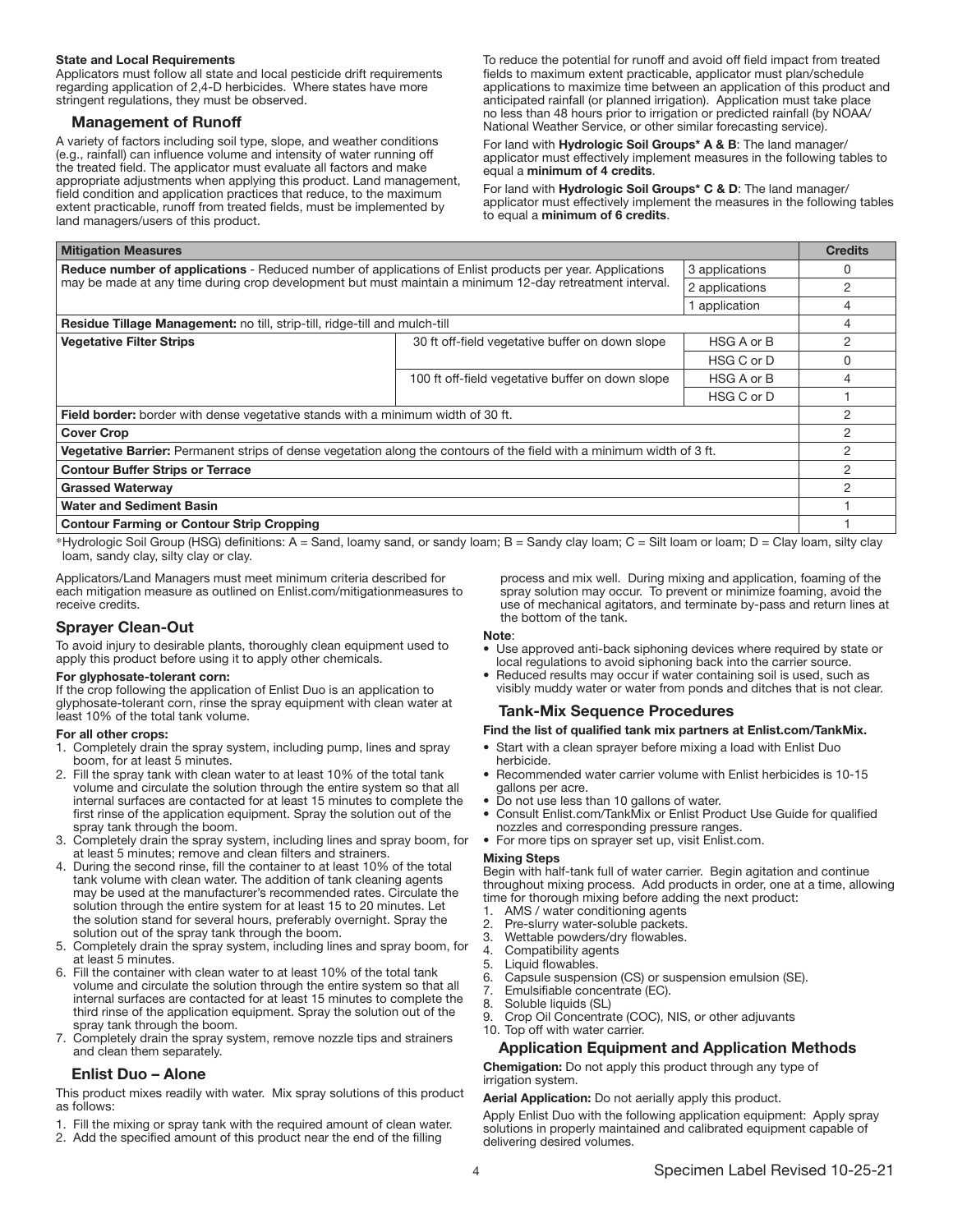### Ground Broadcast Spray

Boom, pull-type sprayer, floaters, pick-up sprayers, spray coupes and other ground broadcast equipment. Use the minimum boom height based upon the nozzle manufacturer's specifications. Spray drift potential is increased as boom height increases. Spray drift can be minimized if nozzle height is not greater than maximum height recommended by nozzle manufacturer for the nozzle selected. Do not apply greater than 24" above the crop canopy. Find the listing of nozzles and pressures on Enlist.com/TankMix. This website specifies which nozzles are allowed for use when applying Enlist herbicides.

Use the specified rates of this product as a broadcast spray. As the density of weeds increases, increase spray volume within the specified range to ensure complete coverage. Check for even distribution of spray droplets.

#### Uses

Applications may be made to control any weeds listed in the annual and perennial tables.

This product may be applied during fallow intervals preceding planting, prior to planting or transplanting, at-planting, or preemergence to annual and perennial crops listed on this label, except where specifically limited. For any crop not listed on this label, applications must be made a minimum of 30 days prior to planting.

#### Precautions:

- The use directions are based upon a clean start at planting by using a burndown application or tillage to control existing weeds before crop emergence.
- In no-till and stale seedbed systems, a preplant burndown application is required to control existing weeds prior to crop emergence. No till will result in credits to satisfy mitigation requirements (See Management of Runoff section).

• Prior to application, follow all directions in Spray Drift Management and Management of Runoff sections for all applications.

#### Restrictions:

- Do not harvest or feed treated vegetation for 8 weeks following application unless otherwise specified.
- Crop Rotation/Plant-back Interval: For any crop not listed in this section, do not apply less than 30 days prior to planting.
- Do not apply this product when soil is saturated or at field capacity, or when a storm event likely to produce runoff from the treated area is forecasted (by NOAA/National Weather Service, or other similar forecasting service) to occur within 48 hours following application.
- Do not irrigate treated fields within 48 hours of application.
- Do not apply less than 12 days between applications.
- Do not aerially apply this product.
- Enlist Duo is approved for use in the following states: Alabama, Arizona, Arkansas, Colorado, Delaware, Florida, Georgia, Illinois, Indiana, Iowa, Kansas, Kentucky, Louisiana, Maryland, Michigan, Minnesota, Mississippi, Missouri, Nebraska, New Jersey, New Mexico, New York, North Carolina, North Dakota, Ohio, Oklahoma, Pennsylvania, South Carolina, South Dakota, Tennessee, Texas, Virginia, West Virginia, and Wisconsin. Do not use in any other state.
- Endangered Species Advisory/Protection Requirements: This product may have effects on federally listed threatened or endangered species or their critical habitat in some locations. When using this product, you must follow the measures controlling the product use relevant to your location for the protection of Endangered Species. You must obtain a Bulletin no earlier than six months before using this product. To obtain Bulletins, consult http://www.epa.gov/espp/, call 1-844-447-3813, or email ESPP@epa.gov. You must use the Bulletin valid for the month in which you will apply the product.
- Do not use Enlist Duo in the following counties:

| <b>State</b>   | County                                                                                                                                                                                                                                                                                                                                                                                                                 |
|----------------|------------------------------------------------------------------------------------------------------------------------------------------------------------------------------------------------------------------------------------------------------------------------------------------------------------------------------------------------------------------------------------------------------------------------|
| Alabama        | Covington                                                                                                                                                                                                                                                                                                                                                                                                              |
| Arizona        | Yuma, Pinal or Pima counties in areas south of Interstate Highway 8 and west of US Highway 85. In Yuma, Pinal, Maricopa,<br>Pima, La Paz, and Santa Cruz counties, do not use Enlist Duo on land administered by the US Fish and Wildlife Service or<br>National Park Service                                                                                                                                          |
| Arkansas       | Crawford, Franklin, Johnson, Little River, Logan, Montgomery, Polk, Scott, Sebastian, Sevier and Yell                                                                                                                                                                                                                                                                                                                  |
| Colorado       | Weld                                                                                                                                                                                                                                                                                                                                                                                                                   |
| Florida        | Brevard, Broward, Charlotte, Collier, DeSoto, Glades, Hardee, Hendry, Highlands, Hillsborough, Indian River, Jackson, Lee,<br>Manatee, Martin, Miami-Dade, Okeechobee, Orange, Osceola, Palm Beach, Polk, Santa Rosa, Sarasota, and St. Lucie                                                                                                                                                                          |
| Georgia        | Baker, Berrien, Brooks, Burke, Calhoun, Early, Irwin, Lee, Miller, Screven, Worth                                                                                                                                                                                                                                                                                                                                      |
| Kansas         | Chautauqua, Cherokee, Cowley, Elk, Greenwood, Labette, Montgomery, Neosho, Wilson, and Woodson                                                                                                                                                                                                                                                                                                                         |
| Louisiana      | Natchitoches                                                                                                                                                                                                                                                                                                                                                                                                           |
| Massachusetts  | Nantucket                                                                                                                                                                                                                                                                                                                                                                                                              |
| Minnesota      | Clay, Marshall, Polk, Redwood, Renville, Stearns                                                                                                                                                                                                                                                                                                                                                                       |
| Missouri       | Barton, Bates, Cedar, St. Clair and Vernon                                                                                                                                                                                                                                                                                                                                                                             |
| Nebraska       | Antelope, Blaine, Boone, Boyd, Brown, Cherry, Custer, Dawson, Frontier, Furnas, Garfield, Gosper, Greeley, Hayes, Holt,<br>Hooker, Howard, Keya Paha, Knox, Lincoln, Logan, Loup, McPherson, Merrick, Nance, Phelps, Red Willow, Rock, Sherman,<br>Thomas, Valley and Wheeler                                                                                                                                          |
| New York       | Genesee, Seneca, Wayne;                                                                                                                                                                                                                                                                                                                                                                                                |
| Ohio           | Athens, Butler, Fairfield, Guernsey, Hamilton, Hocking, Morgan, Muskingum, Noble, Perry, Vinton and Washington                                                                                                                                                                                                                                                                                                         |
| Oklahoma       | Adair, Atoka, Bryan, Carter, Cherokee, Choctaw, Cleveland, Coal, Craig, Creek, Delaware, Garvin, Haskell, Hughes, Johnston,<br>Kay, Latimer, Le Flore, Lincoln, Love, Marshall, Mayes, McClain, McCurtain, McIntosh, Murray, Muskogee, Noble, Nowata,<br>Okfuskee, Okmulgee, Osage, Ottawa, Pawnee, Payne, Pittsburg, Pontotoc, Pottawatomie, Pushmataha, Rogers, Seminole,<br>Seguoyah, Tulsa, Wagoner and Washington |
| Pennsylvania   | Adams, Berks, Chester, Cumberland, Lancaster, Lebanon, and York                                                                                                                                                                                                                                                                                                                                                        |
| Rhode Island   | Washington                                                                                                                                                                                                                                                                                                                                                                                                             |
| South Carolina | Orangeburg                                                                                                                                                                                                                                                                                                                                                                                                             |
| South Dakota   | Bennett, Charles Mix, Gregory, Lyman, Mellette, Todd and Tripp                                                                                                                                                                                                                                                                                                                                                         |
| Tennessee      | Wilson                                                                                                                                                                                                                                                                                                                                                                                                                 |
| Texas          | Bastrop, Bell, Bowie, Burleson, Cameron, Colorado, Cooke, Fannin, Grayson, Hidalgo, Hill, Lamar, McLennan, Milam, Nueces,<br>Red River, Refugio, Robertson, San Patricio, Victoria, Willacy, and Williamson                                                                                                                                                                                                            |

#### Enlist Corn

These directions are for use on ENLIST Corn. Information on crop varieties containing these traits may be obtained from your seed supplier.

#### Carriers and Spray Volumes

Apply in a broadcast spray volume of water ranging from 10 to 15 gallons per acre for best results. Do not apply less than 10 gallons total spray volume per acre. Do not substitute water with nitrogen solutions or other fertilizer as carrier.

#### Preplant (Burndown) Through Preemergence

Make a single application of 3.5 to 4.75 pints of Enlist Duo per acre. Use the upper end of the rate range for less susceptible weeds, more mature weeds, or weeds under stress. Refer to Annual and Perennial Weeds sections for specific weed height and use rate information. Apply any time before or after planting, to control weed seedlings or existing cover crops.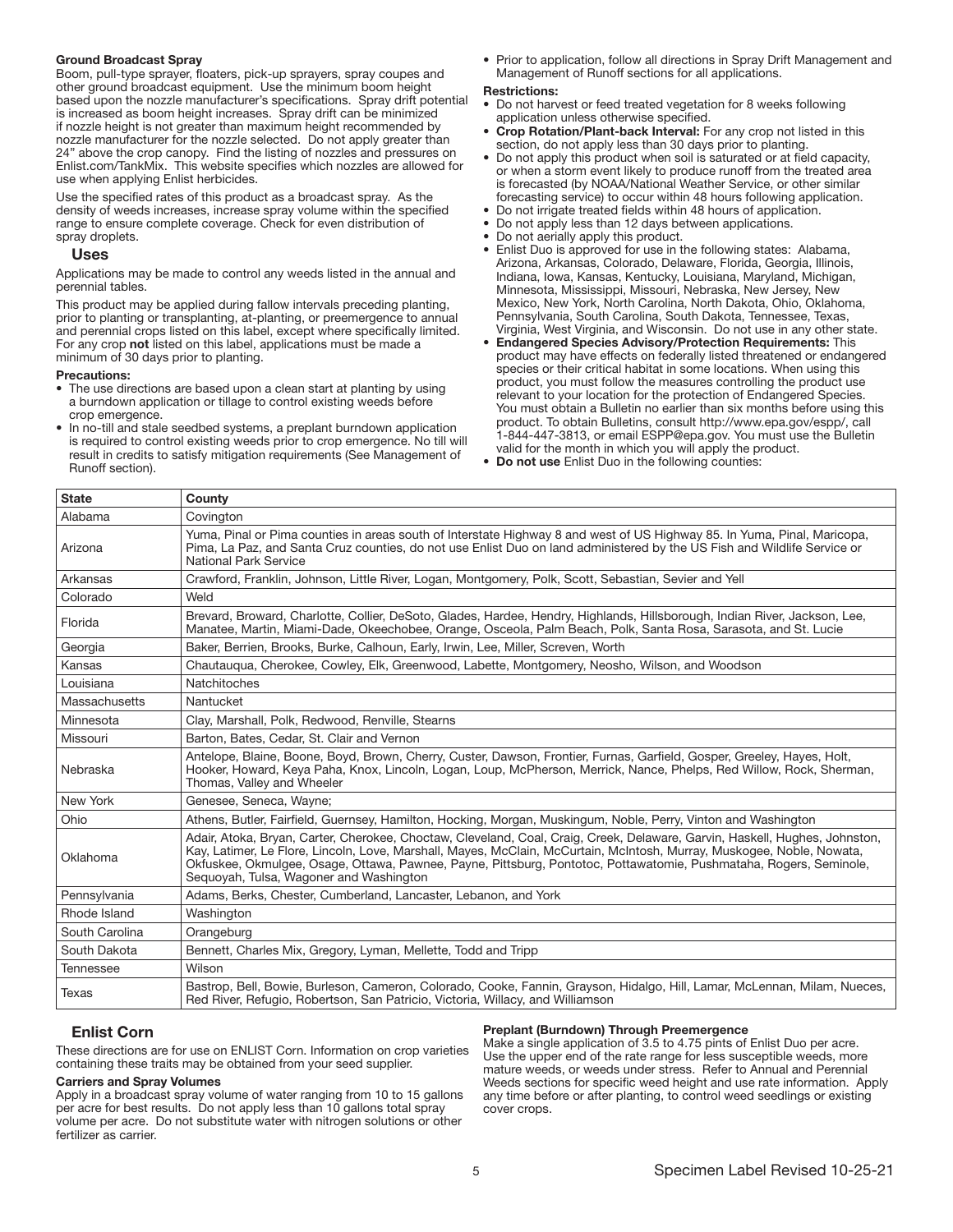#### Postemergence

Apply 4.75 pints of Enlist Duo per acre. Apply when weeds are small and corn is no larger than V8 growth stage or 30 inches (free standing) tall, whichever occurs first. For corn heights 30 to 48 inches (free standing), apply only using ground application equipment using drop nozzles aligned to avoid spraying into the whorl of corn plants. Make one to two applications with a minimum of 12 days between applications.

#### Precautions:

- Application may result in temporary, cosmetic injury in the form of spotting or temporary plant leaning. This crop response will not affect long-term crop development or yield.
- Prior to application, follow all directions in Spray Drift Management and Management of Runoff sections for all applications.

#### Restrictions:

- These use directions are only for field corn identified as containing the Enlist trait.
- Preharvest Interval: Do not apply within 50 days of forage harvest.
- Do not apply more than one preemergence application and no more than two postemergence applications per year. Using fewer applications will result in credits to satisfy the mitigation requirements (see Management of Runoff section).
- Do not apply more than 4.75 pints (1.0 lb 2,4-D a.e. and 1.0 lb glyphosate a.e.) of Enlist Duo per acre per application.
- Do not apply more than 14.25 pints (3.0 lbs 2,4-D a.e. and 3.0 lbs glyphosate a.e.) of Enlist Duo per acre per year.
- Do not apply more than 3.0 lbs 2,4-D a.e. per acre per year.
- Do not apply Enlist Duo as a preharvest application or as an application to corn later than the V8 stage of corn that is more than 48 inches (free standing).
- Do not aerially apply this product.

## Corn – Not Containing the Enlist Trait

Labeled Crops: Field corn, seed corn, sweet corn, popcorn

#### Carriers and Spray Volumes

Apply in a broadcast spray volume of water ranging from 10 to 15 gallons per acre for best results. Do not apply less than 10 gallons total spray volume per acre. Do not substitute water with nitrogen or other fertilizer solutions as carrier.

#### Preplant (Burndown)

Apply 3.5 to 4.75 pints of Enlist Duo per acre 7 to 14 days before planting corn to control emerged grass and broadleaf weeds. Use the upper end of the rate range for less susceptible weeds, more mature weeds, or weeds under stress. Refer to Annual and Perennial Weeds sections for specific weed height and use rate information.

#### Preemergence

Apply 3.5 to 4.75 pints of Enlist Duo per acre 3 to 5 days after planting, but before corn emerges, to control grass and broadleaf weed seedlings or existing cover crops. Use the upper end of the rate range for less susceptible weeds, more mature weeds, or weeds under stress. Refer to Annual and Perennial Weeds sections for specific weed height and use rate information.

#### Postharvest

Allow weeds to regrow after any damage incurred during harvest and recover from environmental stress before applying this product. Apply 4.75 pints of Enlist Duo per acre. Apply prior to heading of grass weeds and, if possible, before broadleaf weeds are more than 24 inches tall.

#### Precautions:

- For best results, do not apply to light sandy soils as a preplant or preemergence application.
- Using fewer applications will result in credits to satisfy the mitigation requirements (see Management of Runoff section).
- Prior to application, follow all directions in Spray Drift Management and Management of Runoff sections for all applications.

#### Restrictions:

- Do not aerially apply this product.
- Do not apply more than 9.50 pints (2.0 lbs 2,4-D a.e. and 2.0 lbs glyphosate a.e.) of Enlist Duo per acre per year.
- Do not apply more than 4.75 pints (1.0 lb 2,4-D a.e. and 1.0 lb glyphosate a.e.) of Enlist Duo per acre per application.

## ENLIST Soybeans

These directions are for use with soybeans containing the Enlist trait. Information on crop varieties containing these traits may be obtained from your seed supplier.

#### Carriers and Spray Volumes

Apply in a broadcast spray volume of water ranging from 10 to 15 gallons per acre for best results. Do not apply less than 10 gallons total spray volume per acre. Do not substitute water with nitrogen or other fertilizer solutions as carrier.

#### Preplant (Burndown) Through Preemergence

Make a single application of 3.5 to 4.75 pints of Enlist Duo per acre. Use the upper end of the rate range for less susceptible weeds, more mature weeds, or weeds under stress. Refer to Annual and Perennial Weeds sections for specific weed height and use rate information. Apply any time before or after planting, but before soybean emerges, to control weed seedlings or existing cover crops.

#### Postemergence

Apply 4.75 pints of Enlist Duo per acre. Apply when weeds are no larger than 6 inches and any time after soybean emergence through the R1 growth stage. Refer to Annual and Perennial Weeds sections for specific weed height and use rate information. Make one to two applications with a minimum of 12 days between applications.

#### Precaution:

• Prior to application, follow all directions in Spray Drift Management and Management of Runoff sections for all applications.

#### Restrictions:

- Preharvest Interval: Do not apply within 50 days of harvest.<br>• Do not graze treated soybean
- Do not graze treated soybean.
- Do not harvest for forage or hay.
- Do not apply more than one preemergence application and no more than two postemergence applications per year. Using fewer applications will result in credits to satisfy the mitigation requirements (see Management of Runoff section).
- Do not apply after R1 growth stage.
- Do not apply more than 4.75 pints (1.0 lb 2,4-D a.e. and 1.0 lb glyphosate a.e.) of Enlist Duo per acre per application.
- Do not apply more than 14.25 pints (3.0 lbs 2,4-D a.e. and 3.0 lbs glyphosate a.e.) of Enlist Duo per acre per year.
- Do not apply more than 3.0 lbs 2,4-D a.e. per acre per year.
- Do not aerially apply this product.

#### Soybean – Not Containing the Enlist Trait

#### Carriers and Spray Volumes

Apply in a broadcast spray volume of water ranging from 10 to 15 gallons per acre for best results. Do not apply less than 10 gallons total spray volume per acre. Do not substitute water with nitrogen or other fertilizer solutions as carrier.

#### Preplant (Burndown)

Apply up to 4.75 pints per acre not less than 14 days prior to planting soybeans. Refer to Annual and Perennial Weeds sections for specific weed height and use rate information. See Precautions and Restrictions in this section.

#### Precautions:

- Note: Unacceptable injury to soybeans planted in treated fields may occur. Whether soybean injury occurs and the extent of such injury depends upon weather (temperature and rainfall) from herbicide application until soybean emergence, and agronomic factors, such as the amount of weed vegetation and previous crop residue present at the time of application. Injury is more likely under cool rainy conditions and where there is less weed vegetation and crop residue present.
- In treated fields, plant soybean seed as deep as practical, but not less than 1 inch deep. Adjust the planter, if necessary, to ensure that planted seed is adequately covered.
- Do not apply Enlist Duo as a preplant application in soybeans unless soybean injury is acceptable, including possible stand loss and/or yield reductions.
- Prior to application, follow all directions in Spray Drift Management and Management of Runoff sections for all applications.

#### Restrictions:

- Do not disturb treated soil through tillage between application and planting of soybeans.
- Do not use on sandy soils with less than 1% organic matter.
- Do not make more than one application per season regardless of the amount of product applied.
- During the growing season following application, do not replant treated fields with crops other than those labeled for use with 2,4-D and glyphosate.
- Do not apply more than 4.75 pints (1.0 lb 2,4-D and 1.0 lb glyphosate a.e.) of Enlist Duo per acre per year.
- Do not aerially apply this product.

#### Enlist Cotton

These directions are for use on Enlist Cotton. Information on crop varieties containing these traits may be obtained from your seed supplier.

#### Carriers and Spray Volumes

Apply in a broadcast spray volume of water ranging from 10 to 15 gallons per acre for best results. Do not apply less than 10 gallons total spray volume per acre. Do not substitute water with nitrogen or other fertilizer solutions as carrier.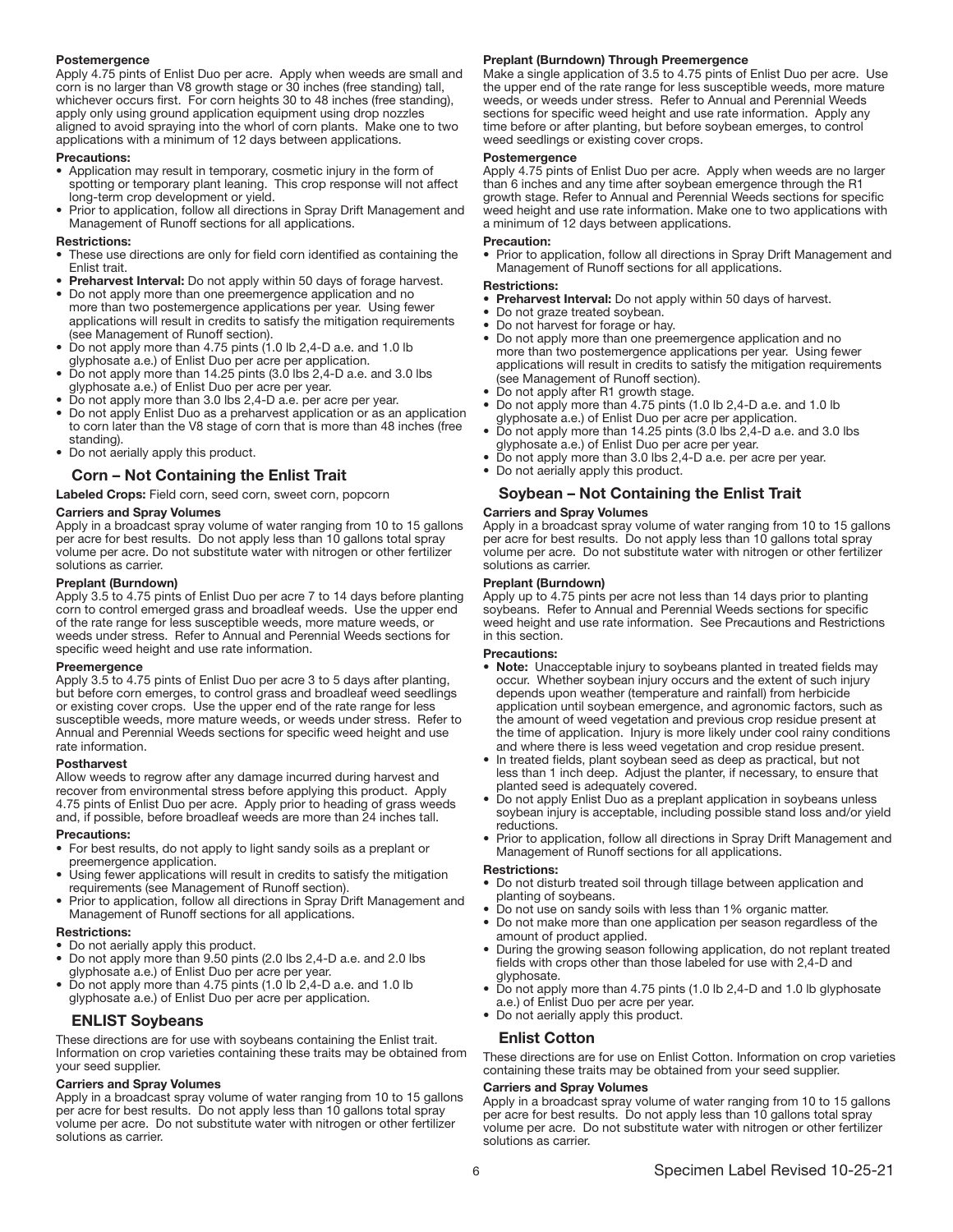#### Preplant (Burndown) Through Preemergence

Make a single application of 3.5 to 4.75 pints of Enlist Duo per acre. Use the upper end of the rate range for less susceptible weeds, more mature weeds, or weeds under stress. Refer to Annual and Perennial Weeds sections for specific weed height information. Apply any time after planting, to control weed seedlings or existing cover crops.

#### Postemergence

Apply 4.75 pints of Enlist Duo per acre. Apply when weeds are no larger than 6 inches and any time after cotton emergence up to first white bloom. Refer to Annual and Perennial Weeds sections for specific weed height information. Make one to two postemergence applications with a minimum of 12 days between applications.

#### Precaution:

• Prior to application, follow all directions in Spray Drift Management and Management of Runoff sections for all applications.

#### Restrictions:

- These use directions are only for cotton identified as containing the Enlist trait.
- There are no feeding or grazing restrictions when applying Enlist Duo to cotton.
- Do not apply more than one preemergence application and no more than two postemergence applications per year. Using fewer applications will result in credits to satisfy the mitigation requirements (see Management of Runoff section).
- Do not apply after first white bloom.
- Do not apply more than 4.75 pints (1.0 lb 2,4-D a.e. and 1.0 lb
- glyphosate a.e.) of Enlist Duo per acre per application • Do not apply more than 14.25 pints (3.0 lbs 2,4-D a.e. and 3.0 lbs
- glyphosate a.e.) of Enlist Duo per acre per year.
- Do not apply more than 3.0 lbs 2,4-D a.e. per acre per year.
- Do not aerially apply this product.

## Fallow Systems to be Planted to Corn, Soybeans or Cotton

#### Fallow

This product may be applied during the fallow period prior to planting or emergence of any crop listed on this label. This product may be used as a substitute for tillage to control annual weeds in fallow fields. Broadcast treatments will control or suppress many perennial weeds in fallow fields. Apply 4.75 pints of Enlist Duo per acre. Do not apply more than 14.25 pints of Enlist Duo per acre within the calendar year. Refer to Annual and Perennial Weeds sections for weeds controlled. Plant only labeled crops within 30 days following application.

#### Carriers and Spray Volumes

Apply in a broadcast spray volume of water ranging from 10 to 15 gallons per acre for best results. Do not apply less than 10 gallons total spray volume per acre. Do not substitute water with nitrogen or other fertilizer solutions as carrier.

#### Precaution:

• Prior to application, follow all directions in Spray Drift Management and Management of Runoff sections for all applications.

#### **Restrictions**

- Do not aerially apply this product.<br>• Do not apply more than 4.75 pints
- Do not apply more than 4.75 pints (1.0 lb 2,4-D a.e. and 1.0 lb glyphosate a.e.) of Enlist Duo per acre per application
- Do not apply more than 14.25 pints (3.0 lbs 2,4-D a.e. and 3.0 lbs glyphosate a.e.) of Enlist Duo per acre per year.
- Do not apply more than 3.0 lbs 2,4-D a.e. per acre per year.

#### Weed Control

Apply this product to actively growing weeds. Apply 4.75 pints of this product per acre for all postemergence uses with Enlist crops. Apply when weeds are 6 inches tall or less. Water carrier volumes of 10 to 15 gallons per acre are required for best results. Do not apply less than 10 gallons total spray volume per acre.

This product will not control grass weed biotypes that are glyphosate resistant. Always apply 3.5 to 4.75 pints per acre.

Hard to control weeds, such as Palmer amaranth, may require a total program approach including soil applied residual herbicide(s) followed by a single or sequential post herbicide application. Glyphosate resistant Palmer amaranth may require application at smaller growth stages and may require additional herbicide application(s) with alternative modes of action.

Below-ground portions of perennial weeds may not be completely controlled with single applications and follow-up applications may be required if regrowth occurs.

## Controlled Weeds Table:

#### Annual Weeds:

| ammannia, purple <sup>4</sup><br>annoda, spurred <sup>4</sup><br>barley <sup>4</sup><br>barnyardgrass <sup>4</sup><br>bassia, fivehook <sup>4</sup><br>beggarweed, Florida <sup>4</sup><br>bittercress<br>bluegrass, annual <sup>4</sup><br>bluegrass, bulbous <sup>4</sup><br>brome, downy <sup>1, 4</sup><br>brome, Japanese <sup>4</sup><br>browntop panicum <sup>4</sup><br>buckwheat, wild <sup>4</sup><br>burcucumber <sup>4</sup><br>buttercup<br>Carolina foxtail <sup>4</sup><br>Carolina geranium<br>carpetweed<br>cheat $1, 4$<br>chervil <sup>4</sup><br>chickweed <sup>4</sup><br>cocklebur<br>copperleaf,<br>hophornbeam<br>copperleaf, Virginia<br>corn, volunteer | fleabane, hairy<br>(Conyza bonariensis)<br>fleabane, rough<br>Florida pusley<br>foxtail (giant, bristly,<br>yellow) $4$<br>foxtail, green <sup>4</sup><br>goatgrass, jointed <sup>4</sup><br>goosegrass $4$<br>grain sorghum (milo) <sup>4</sup><br>groundsel, common <sup>4</sup><br>groundcherry <sup>4</sup><br>hemp sesbania<br>henbit <sup>4</sup><br>horseweed/marestail<br>(Conyza canadensis)<br>itchgrass <sup>4</sup><br>jimsonweed<br>johnsongrass,<br>seedling <sup>4</sup><br>junglerice <sup>4</sup><br>knotweed<br>kochia <sup>2, 4</sup><br>lambsquarters<br>little barley <sup>4</sup><br>London rocket <sup>4</sup> | rye, volunteer/cereal <sup>1, 4</sup><br>ryegrass $4$<br>sandbur, field <sup>4</sup><br>sandbur, longspine <sup>4</sup><br>shattercane <sup>4</sup><br>shepherd's-purse<br>sicklepod<br>signalgrass, broadleaf<br>smartweed,<br>ladysthumb<br>smartweed,<br>Pennsylvania<br>sowthistle, annual<br>Spanishneedles<br>speedwell, purslane <sup>4</sup><br>sprangletop <sup>4</sup><br>spurge, prostrate $4$<br>spurge, spotted <sup>4</sup><br>spurry, umbrella <sup>4</sup><br>stinkgrass <sup>4</sup><br>sunflower<br>teaweed/prickly sida <sup>4</sup><br>Texas panicum <sup>4</sup><br>velvetleaf<br>Virginia pepperweed<br>Waterhemp <sup>3</sup> |
|-----------------------------------------------------------------------------------------------------------------------------------------------------------------------------------------------------------------------------------------------------------------------------------------------------------------------------------------------------------------------------------------------------------------------------------------------------------------------------------------------------------------------------------------------------------------------------------------------------------------------------------------------------------------------------------|---------------------------------------------------------------------------------------------------------------------------------------------------------------------------------------------------------------------------------------------------------------------------------------------------------------------------------------------------------------------------------------------------------------------------------------------------------------------------------------------------------------------------------------------------------------------------------------------------------------------------------------|------------------------------------------------------------------------------------------------------------------------------------------------------------------------------------------------------------------------------------------------------------------------------------------------------------------------------------------------------------------------------------------------------------------------------------------------------------------------------------------------------------------------------------------------------------------------------------------------------------------------------------------------------|
| (glyphosate<br>susceptible)                                                                                                                                                                                                                                                                                                                                                                                                                                                                                                                                                                                                                                                       | mayweed<br>morningglory                                                                                                                                                                                                                                                                                                                                                                                                                                                                                                                                                                                                               | wheat <sup>1, 4</sup><br>wheat (over-wintered) <sup>4</sup>                                                                                                                                                                                                                                                                                                                                                                                                                                                                                                                                                                                          |
| corn speedwell <sup>4</sup>                                                                                                                                                                                                                                                                                                                                                                                                                                                                                                                                                                                                                                                       | (Ipomoea spp.)                                                                                                                                                                                                                                                                                                                                                                                                                                                                                                                                                                                                                        | wild oats ${}^4$                                                                                                                                                                                                                                                                                                                                                                                                                                                                                                                                                                                                                                     |
| crabgrass <sup>4</sup>                                                                                                                                                                                                                                                                                                                                                                                                                                                                                                                                                                                                                                                            | mustard, blue <sup>4</sup>                                                                                                                                                                                                                                                                                                                                                                                                                                                                                                                                                                                                            | wild proso millet <sup>4</sup>                                                                                                                                                                                                                                                                                                                                                                                                                                                                                                                                                                                                                       |
| crowfootgrass <sup>4</sup>                                                                                                                                                                                                                                                                                                                                                                                                                                                                                                                                                                                                                                                        | mustard, tansy                                                                                                                                                                                                                                                                                                                                                                                                                                                                                                                                                                                                                        | witchgrass <sup>4</sup>                                                                                                                                                                                                                                                                                                                                                                                                                                                                                                                                                                                                                              |
| cutleaf evening                                                                                                                                                                                                                                                                                                                                                                                                                                                                                                                                                                                                                                                                   | mustard, tumble                                                                                                                                                                                                                                                                                                                                                                                                                                                                                                                                                                                                                       | woolly cupgrass <sup>4</sup>                                                                                                                                                                                                                                                                                                                                                                                                                                                                                                                                                                                                                         |
| primrose                                                                                                                                                                                                                                                                                                                                                                                                                                                                                                                                                                                                                                                                          | mustard, wild                                                                                                                                                                                                                                                                                                                                                                                                                                                                                                                                                                                                                         | vellow rocket                                                                                                                                                                                                                                                                                                                                                                                                                                                                                                                                                                                                                                        |
| devilsclaw (unicorn<br>plant) $4$                                                                                                                                                                                                                                                                                                                                                                                                                                                                                                                                                                                                                                                 | nightshade, black<br>nightshade, hairy                                                                                                                                                                                                                                                                                                                                                                                                                                                                                                                                                                                                |                                                                                                                                                                                                                                                                                                                                                                                                                                                                                                                                                                                                                                                      |
| dwarfdandelion                                                                                                                                                                                                                                                                                                                                                                                                                                                                                                                                                                                                                                                                    | oats                                                                                                                                                                                                                                                                                                                                                                                                                                                                                                                                                                                                                                  |                                                                                                                                                                                                                                                                                                                                                                                                                                                                                                                                                                                                                                                      |
| eastern mannagrass <sup>4</sup>                                                                                                                                                                                                                                                                                                                                                                                                                                                                                                                                                                                                                                                   | Palmer amaranth <sup>3</sup>                                                                                                                                                                                                                                                                                                                                                                                                                                                                                                                                                                                                          |                                                                                                                                                                                                                                                                                                                                                                                                                                                                                                                                                                                                                                                      |
| eclipta                                                                                                                                                                                                                                                                                                                                                                                                                                                                                                                                                                                                                                                                           | pigweed, redroot                                                                                                                                                                                                                                                                                                                                                                                                                                                                                                                                                                                                                      |                                                                                                                                                                                                                                                                                                                                                                                                                                                                                                                                                                                                                                                      |
| fall panicum <sup>4</sup>                                                                                                                                                                                                                                                                                                                                                                                                                                                                                                                                                                                                                                                         | pigweed, smooth                                                                                                                                                                                                                                                                                                                                                                                                                                                                                                                                                                                                                       |                                                                                                                                                                                                                                                                                                                                                                                                                                                                                                                                                                                                                                                      |
| falsedandelion                                                                                                                                                                                                                                                                                                                                                                                                                                                                                                                                                                                                                                                                    | prickly lettuce                                                                                                                                                                                                                                                                                                                                                                                                                                                                                                                                                                                                                       |                                                                                                                                                                                                                                                                                                                                                                                                                                                                                                                                                                                                                                                      |
| falseflax, smallseed                                                                                                                                                                                                                                                                                                                                                                                                                                                                                                                                                                                                                                                              | purslane                                                                                                                                                                                                                                                                                                                                                                                                                                                                                                                                                                                                                              |                                                                                                                                                                                                                                                                                                                                                                                                                                                                                                                                                                                                                                                      |
| fiddlenec $k^4$                                                                                                                                                                                                                                                                                                                                                                                                                                                                                                                                                                                                                                                                   | ragweed, common                                                                                                                                                                                                                                                                                                                                                                                                                                                                                                                                                                                                                       |                                                                                                                                                                                                                                                                                                                                                                                                                                                                                                                                                                                                                                                      |
| field pennycress                                                                                                                                                                                                                                                                                                                                                                                                                                                                                                                                                                                                                                                                  | ragweed, giant                                                                                                                                                                                                                                                                                                                                                                                                                                                                                                                                                                                                                        |                                                                                                                                                                                                                                                                                                                                                                                                                                                                                                                                                                                                                                                      |
| filaree <sup>4</sup>                                                                                                                                                                                                                                                                                                                                                                                                                                                                                                                                                                                                                                                              | red rice <sup>4</sup>                                                                                                                                                                                                                                                                                                                                                                                                                                                                                                                                                                                                                 |                                                                                                                                                                                                                                                                                                                                                                                                                                                                                                                                                                                                                                                      |
| fleabane, annual                                                                                                                                                                                                                                                                                                                                                                                                                                                                                                                                                                                                                                                                  | Russian thistle                                                                                                                                                                                                                                                                                                                                                                                                                                                                                                                                                                                                                       |                                                                                                                                                                                                                                                                                                                                                                                                                                                                                                                                                                                                                                                      |

<sup>1</sup>Performance is better if application is made before this weed reaches the boot stage of growth.

2Do not treat kochia in the button stage.

<sup>3</sup>Hard to control weeds, such as Palmer amaranth or waterhemp, may require a total program approach including soil-applied residual herbicide(s) followed by a single or sequential post herbicide application. Glyphosate-resistant Palmer amaranth may require application at smaller growth stage.

<sup>4</sup>Glyphosate-resistant biotypes of weeds with low sensitivity to 2,4-D will not be controlled.

#### Perennial Weeds:

- Alfalfa: Make applications after the last hay cutting in the fall. Allow alfalfa to regrow to a height of 6 to 8 inches or more prior to treatment. Follow applications with deep tillage at least 7 days after treatment, but before soil freeze-up.
- Bindweed, field: Do not treat when weeds are under drought stress as good soil moisture is necessary for active growth. For suppression on irrigated agricultural land, apply 4.75 pints of this product in 10 to 15 gallons of water per acre for ground applications only. Apply when the bindweed is actively growing and the majority of runners are 12 inches or more in length. The use of at least one irrigation will promote active bindweed growth.
- Dandelion: Best results achieved when most plants have reached the early bud stage of growth.
- Dock, curly: Apply when most plants have reached the early bud stage of growth.
- Dogbane, hemp: For suppression, delay applications until maximum emergence of dogbane has occurred. Best results are achieved when most plants have reached the late bud to flower stage of growth, but application must be made before corn is 48 inches tall.
- Jerusalem artichoke: For suppression, apply when most plants are in the early bud stage.